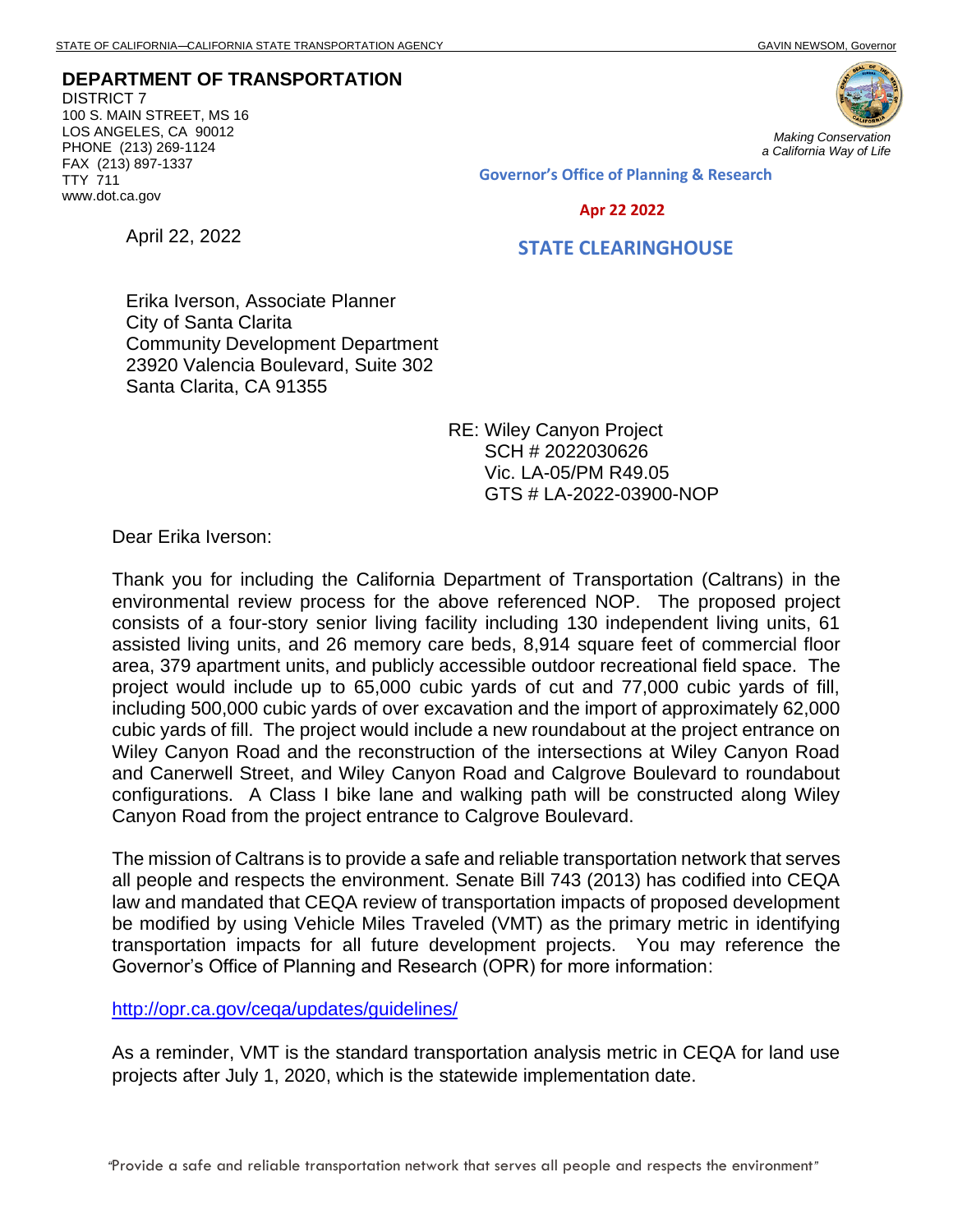Erika Iverson April 22, 2022 Page 2 of 3

> Caltrans is aware of challenges that the region faces in identifying viable solutions to alleviating congestion on State and Local facilities. With limited room to expand vehicular capacity, this development should incorporate multi-modal and complete streets transportation elements that will actively promote alternatives to car use and better manage existing parking assets. Prioritizing and allocating space to efficient modes of travel such as bicycling and public transit can allow streets to transport more people in a fixed amount of right-of-way.

> Caltrans supports the implementation of complete streets and pedestrian safety measures such as road diets and other traffic calming measures. Please note the Federal Highway Administration (FHWA) recognizes the road diet treatment as a proven safety countermeasure, and the cost of a road diet can be significantly reduced if implemented in tandem with routine street resurfacing. Overall, the environmental report should ensure all modes are served well by planning and development activities. This includes reducing single occupancy vehicle trips, ensuring safety, reducing vehicle miles traveled, supporting accessibility, and reducing greenhouse gas emissions.

> We encourage the Lead Agency to evaluate the potential of Transportation Demand Management (TDM) strategies and Intelligent Transportation System (ITS) applications in order to better manage the transportation network, as well as transit service and bicycle or pedestrian connectivity improvements. For possitlbe TDM options, please refer to the Federal Highway Administration's *Integrating Demand Management into the Transportation Planning Process: A Desk Reference* (Chapter 8).This reference is available online at:

<http://www.ops.fhwa.dot.gov/publications/fhwahop12035/fhwahop12035.pdf>

You can also refer to the 2010 *Quantifying Greenhouse Gas Mitigation Measures* report by the California Air Pollution Control Officers Association (CAPCOA), which is available online at:

[http://www.capcoa.org/wp-content/uploads/2010/11/CAPCOA-Quantification-Report-9-](http://www.capcoa.org/wp-content/uploads/2010/11/CAPCOA-Quantification-Report-9-14-Final.pdf) [14-Final.pdf](http://www.capcoa.org/wp-content/uploads/2010/11/CAPCOA-Quantification-Report-9-14-Final.pdf)

Also, Caltrans has published the VMT-focused Transportation Impact Study Guide (TISG), dated May 20, 2020 and the Caltrans Interim Land Development and Intergovernmental Review (LD-IGR) Safety Review Practitioners Guidance, prepared in On December 18, 2020. You can review these resources at the following links:

[https://dot.ca.gov/-/media/dot-media/programs/transportation-planning/documents/sb-](https://dot.ca.gov/-/media/dot-media/programs/transportation-planning/documents/sb-743/2020-05-20-approved-vmt-focused-tisg-a11y.pdf)[743/2020-05-20-approved-vmt-focused-tisg-a11y.pdf](https://dot.ca.gov/-/media/dot-media/programs/transportation-planning/documents/sb-743/2020-05-20-approved-vmt-focused-tisg-a11y.pdf)